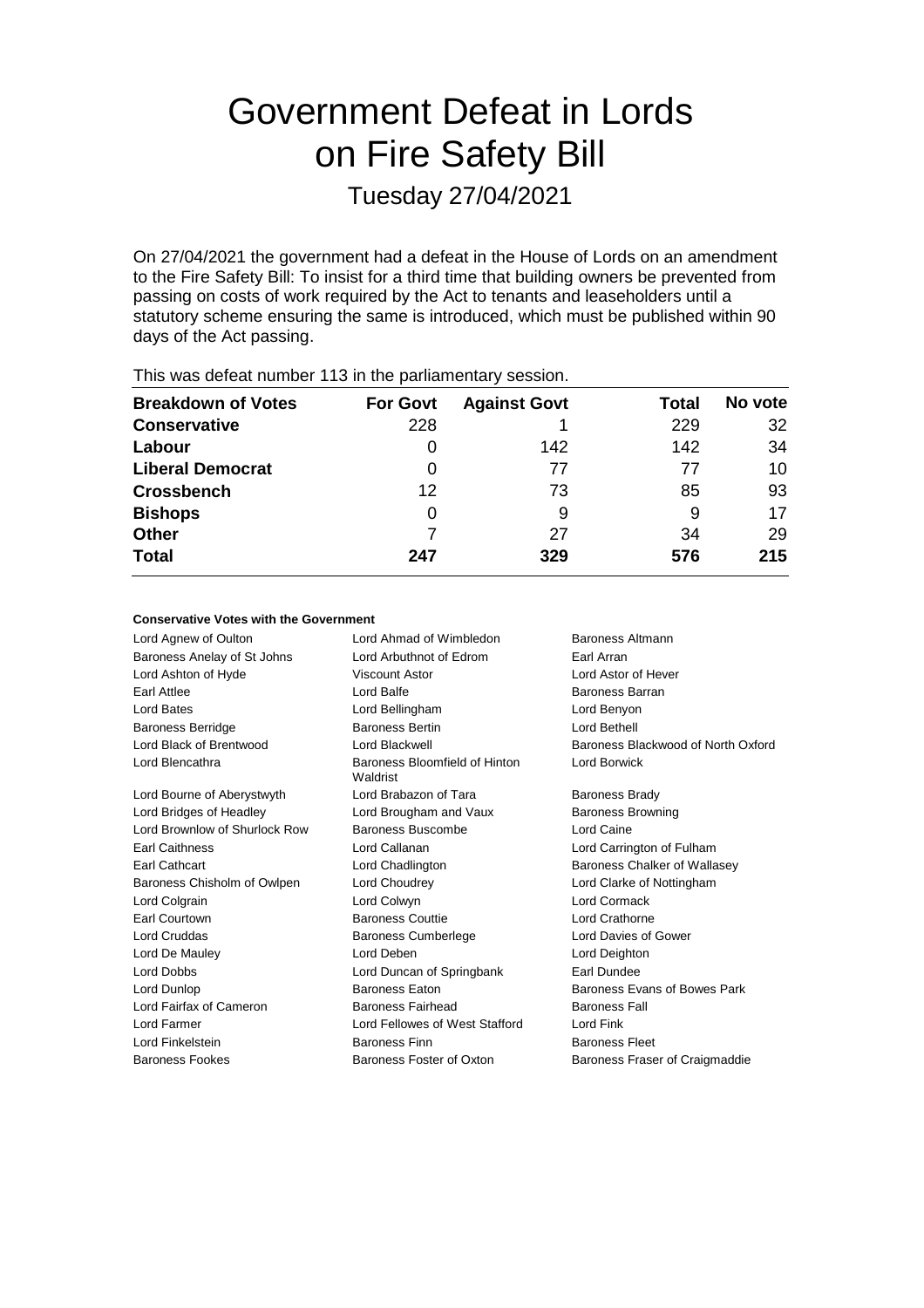Lord Young of Cookham Lord Young of Graffham Viscount Younger of Leckie

Lord Freud Lord Frost Baroness Fullbrook Lord Gardiner of Kimble **Baroness Gardner of Parkes** Lord Garnier Lord Geddes Lord Gilbert of Panteg Lord Glenarthur Lord Glendonbrook Lord Godson Baroness Goldie Lord Goldsmith of Richmond Park Lord Goodlad Viscount Goschen Lord Grade of Yarmouth Lord Greenhalgh Lord Griffiths of Fforestfach Lord Grimstone of Boscobel Viscount Hailsham Lord Hamilton of Epsom Lord Hammond of Runnymede Lord Hannan of Kingsclere Lord Haselhurst Lord Hayward **Baroness Helic** Lord Henley **Lord Henley** Lord Herbert of South Downs Lord Hill of Oareford Lord Hodgson of Astley Abbotts Baroness Hodgson of Abinger Lord Holmes of Richmond Baroness Hooper Lord Horam **Lord Howard of Rising** Earl Howe Lord Hunt of Wirral **Baroness Jenkin of Kennington** Lord Johnson of Marylebone Lord Kamall Lord Keen of Elie Lord King of Bridgwater Lord Kirkhope of Harrogate Lord Lamont of Lerwick Lord Lancaster of Kimbolton Lord Lang of Monkton Lord Lansley Lord Leigh of Hurley Lord Lexden Earl Lindsay Lord Lingfield Earl Liverpool Lord Livingston of Parkhead Marquess of Lothian Lord Lucas Lord Mackay of Clashfern Lord Mancroft Baroness Manzoor Lord Marland Lord Marlesford Lord Maude of Horsham Baroness McGregor-Smith Lord McInnes of Kilwinning Baroness McIntosh of Pickering Lord McLoughlin Lord Mendoza Baroness Meyer **Baroness Mobarik** Baroness Mobarik Baroness Mone Baroness Morgan of Cotes **Baroness Morris of Bolton** Baroness Morrissey Lord Moylan Lord Moynihan Lord Naseby Lord Nash Baroness Neville-Jones Baroness Neville-Rolfe Baroness Newlove Baroness Nicholson of Winterbourne Baroness Noakes Lord Northbrook Lord Norton of Louth Lord O'Shaughnessy Lord Parkinson of Whitley Bay Lord Patten Lord Patten of Barnes Baroness Penn **Communist Constructed Baroness Pidding** Baroness Pidding Lord Polak Lord Popat Lord Price Lord Rana Lord Randall of Uxbridge Lord Ranger Baroness Rawlings **Rawlings Lord Reay 1996 Baroness Redfern** Lord Renfrew of Kaimsthorn Lord Ribeiro **Viscount Ridley** Viscount Ridley Lord Risby Baroness Rock Lord Rose of Monewden Lord Rotherwick Baroness Sanderson of Welton Lord Sarfraz Lord Sassoon **Baroness Sater** Baroness Scott of Bybrook Baroness Seccombe **Lord Selkirk of Douglas** Baroness Shackleton of Belgravia Lord Sharpe of Epsom Lord Sheikh Baroness Shephard of Northwold Lord Sherbourne of Didsbury Baroness Shields Lord Shinkwin Earl Shrewsbury Lord Smith of Hindhead Lord Spencer of Alresford Baroness Stedman-Scott Lord Sterling of Plaistow Lord Stewart of Dirleton Lord Strathclyde **Baroness Stroud** Baroness Sugg Baroness Sugg Lord Suri Lord Swinfen Lord Taylor of Holbeach Lord Tebbit Lord Trefgarne Viscount Trenchard Lord Trimble **Lord True** Lord True **Lord True** Lord Tugendhat Lord Udny-Lister Viscount Ullswater Lord Vaizey of Didcot Baroness Vere of Norbiton Baroness Verma Lord Vinson Lord Wakeham Lord Waldegrave of North Hill Lord Wasserman Lord Wei **Lord Wharton of Yarm** Cord Whatby Lord Whitby Baroness Williams of Trafford Lord Wolfson of Aspley Guise Baroness Wyld

#### **Conservative Votes against the Government**

Lord Framlingham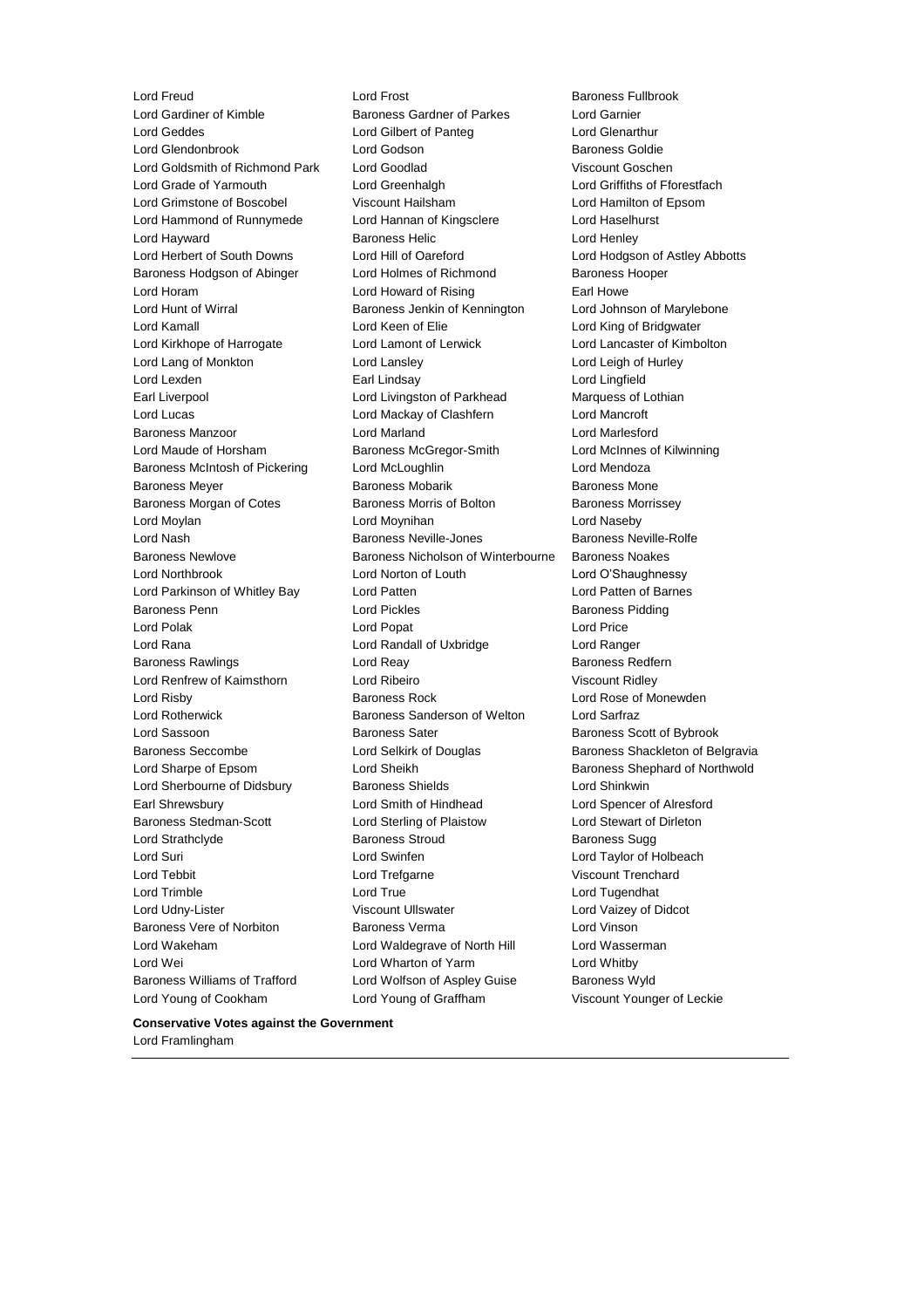## **Labour Votes with the Government**

### **Labour Votes against the Government**

Baroness Adams of Craigielea Lord Adonis Lord Allen of Kensington Lord Alli Baroness Amos Lord Anderson of Swansea Baroness Andrews Baroness Armstrong of Hill Top Lord Bach Baroness Bakewell **Lord Bassam of Brighton** Lord Beecham Lord Berkeley **Baroness Billingham** Baroness Billingham Baroness Blake of Leeds Baroness Blower **Lord Blunkett** Lord Boateng Lord Boateng Lord Bradley **Lord Bragg Lord Bragg Lord Brooke of Alverthorpe** Lord Browne of Ladyton Baroness Bryan of Partick Lord Campbell-Savours Lord Carter of Coles Baroness Chakrabarti Viscount Chandos Lord Clark of Windermere Baroness Clark of Kilwinning Lord Coaker Baroness Cohen of Pimlico **Lord Collins of Highbury** Baroness Corston Lord Davidson of Glen Clova Lord Davies of Stamford Baroness Donaghy Lord Donoughue **Baroness Drake** Lord Dubs Lord Eatwell Lord Elder Lord Evans of Watford Lord Faulkner of Worcester Lord Filkin Lord Foulkes of Cumnock Baroness Gale Lord Giddens Lord Glasman Baroness Golding **Collect Contains Containers** Lord Goldsmith **Baroness Goudie** Lord Grantchester Lord Griffiths of Burry Port Lord Grocott Viscount Hanworth Lord Harris of Haringey Lord Haskel Lord Haworth Baroness Hayman of Ullock Baroness Hayter of Kentish Town Baroness Healy of Primrose Hill Lord Hendy Contract Report Baroness Henig Baroness Hilton of Eggardon Lord Hollick Lord Howarth of Newport Lord Hoyle **Baroness Hughes of Stretford** Lord Hunt of Kings Heath Lord Hunt of Kings Heath Lord Hutton of Furness **Lord Jones** Baroness Jones of Whitchurch Lord Jordan **Lord Kennedy of Southwark** Baroness Kennedy of The Shaws Lord Knight of Weymouth Baroness Lawrence of Clarendon Lord Layard Lord Leitch **Lord Lennie** Lord Lennie **Lord Levy** Baroness Liddell of Coatdyke Lord Liddle Lord Lipsey Baroness Lister of Burtersett Baroness Mallalieu Lord Mandelson Baroness Massey of Darwen Lord Maxton Lord McAvoy Lord McConnell of Glenscorrodale Baroness McIntosh of Hudnall Lord McKenzie of Luton Lord McNicol of West Kilbride Lord Mendelsohn Baroness Merron Lord Monks Baroness Morris of Yardley Lord Murphy of Torfaen Baroness Nye Baroness Osamor Lord Parekh Lord Prescott Baroness Primarolo Baroness Prosser Lord Puttnam Baroness Quin Baroness Ramsay of Cartvale Baroness Rebuck Lord Reid of Cardowan Lord Robertson of Port Ellen Lord Rooker Lord Rosser Lord Rowlands Baroness Royall of Blaisdon **Lord Sawyer Baroness Sherlock Baroness Sherlock** Lord Sikka **Viscount Simon Baroness Smith of Basildon** Baroness Smith of Basildon Baroness Smith of Gilmorehill Lord Snape Lord Stevenson of Balmacara Baroness Taylor of Bolton Baroness Thornton Lord Touhig Lord Triesman **Lord Tunnicliffe** Lord Tunnicliffe Lord Turnberg Baroness Warwick of Undercliffe Lord Watson of Invergowrie Lord Watts Lord West of Spithead Baroness Wheeler Baroness Whitaker Lord Whitty **Baroness Wilcox of Newport** Lord Wills Lord Wood of Anfield Lord Woodley Lord Young of Norwood Green Baroness Young of Old Scone

**Liberal Democrat Votes with the Government**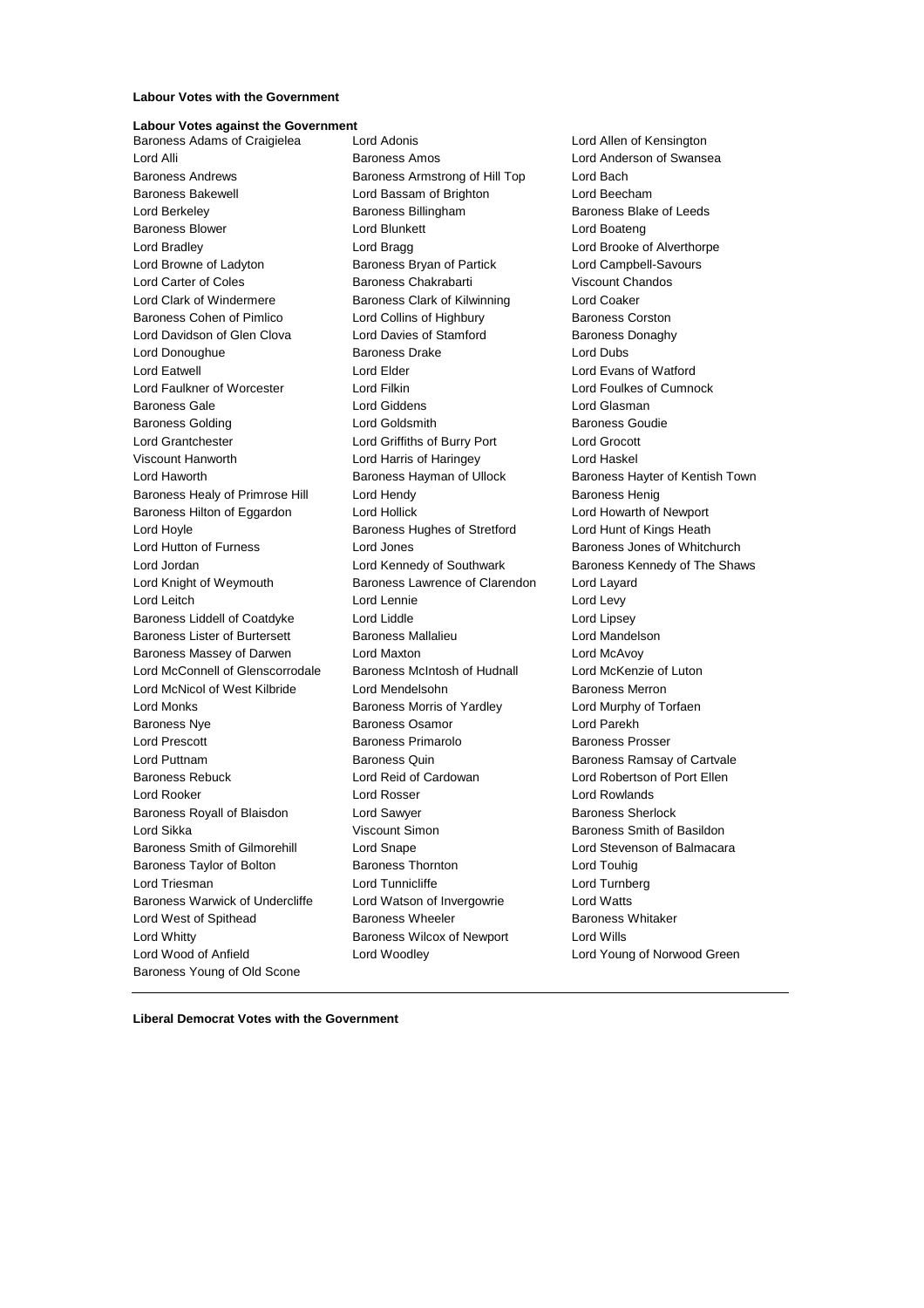## **Liberal Democrat Votes against the Government**

Lord Addington Lord Alderdice Lord Allan of Hallam Baroness Bakewell of Hardington Mandeville Baroness Benjamin Baroness Bonham-Carter of Yarnbury Baroness Bowles of Berkhamsted Lord Bradshaw Baroness Brinton Lord Bruce of Bennachie Lord Burnett **Baroness Burt of Solihull** Lord Campbell of Pittenweem Lord Chidgey Lord Clement-Jones Lord Cotter Lord Dholakia Baroness Doocey Baroness Featherstone Lord Foster of Bath Lord Fox Baroness Garden of Frognal<br>
Lord German Lord Goddard of Stockport Baroness Grender Baroness Hamwee Baroness Harris of Richmond Baroness Humphreys Baroness Hussein-Ece **Baroness Janke** Baroness Janke Baroness Jolly Lord Jones of Cheltenham Baroness Kramer Lord Lee of Trafford Baroness Ludford Lord Marks of Henley-on-Thames Lord McNally Baroness Miller of Chilthorne Domer Lord Newby **Baroness Northover** Baroness Northover Lord Oates **Lord Palmer of Childs Hill Baroness Parminter** Childs Hill Baroness Parminter Baroness Pinnock **Lord Purvis of Tweed** Baroness Randerson Lord Razzall Lord Rennard Lord Roberts of Llandudno Baroness Scott of Needham Market Lord Scriven Lord Sharkey Baroness Sheehan **Baroness** Sheehan Lord Shipley **Baroness Smith of Newnham** Lord Stephen Lord Stoneham of Droxford Lord Storey Lord Strasburger The Lord Stunell Baroness Suttie Lord Taverne Lord Taylor of Goss Moor Lord Teverson Lord Thomas of Gresford Baroness Thomas of Winchester Baroness Thornhill Viscount Thurso Lord Tope Baroness Tyler of Enfield Lord Tyler Lord Verjee Lord Wallace of Saltaire Baroness Walmsley **Lord Wrigglesworth** 

Baroness Barker **Lord Beith** Lord Goddard of Stockport Baroness Grender

#### **Crossbench Votes with the Government**

Lord Botham Viscount Brookeborough Lord Cameron of Dillington Lord Carrington Viscount Colville of Culross Earl Courtenay of Devon Viscount Craigavon Baroness Falkner of Margravine Lord Hogan-Howe Baroness Hogg **Lord Powell of Bayswater** Duke of Wellington

# **Crossbench Votes against the Government**

Lord Aberdare Lord Adebowale Lord Alton of Liverpool Lord Anderson of Ipswich Lord Berkeley of Knighton Lord Best Baroness Bull Lord Butler of Brockwell Baroness Campbell of Surbiton Lord Carey of Clifton Lord Carlile of Berriew Lord Chartres Earl Clancarty Baroness Coussins Lord Craig of Radley Lord Crisp Lord Curry of Kirkharle Baroness Deech Lord Eames Earl Erroll Lord Etherton Baroness Finlay of Llandaff Lord Freyberg Lord Ceidt Lord Green of Deddington Baroness Greengross Lord Greenway Baroness Grey-Thompson Lord Hannay of Chiswick Lord Harries of Pentregarth Baroness Hayman **Baroness Hollins** Baroness Hollins **Lord Hope of Craighead** Lord Houghton of Richmond Baroness Hunt of Bethnal Green Lord Kerr of Kinlochard Lord Kerslake Baroness Kidron Lord Kilclooney Lord Krebs **Lord Laming Lord Laming Earl Lytton** Lord Mair **Baroness Masham of Ilton** Lord Mawson Lord McDonald of Salford Baroness Meacher Baroness Morgan of Drefelin Baroness Neuberger **Baroness O'Loan** Baroness O'Neill of Bengarve Lord Pannick Baroness Prashar Lord Ravensdale Lord Rees of Ludlow Lord Ricketts Lord Rowe-Beddoe Lord Russell of Liverpool **Lord Singh of Wimbledon** Duke of Somerset

Lord Bichard **Baroness Boothroyd Baroness Boothroyd** Lord Brown of Eaton-under-Heywood